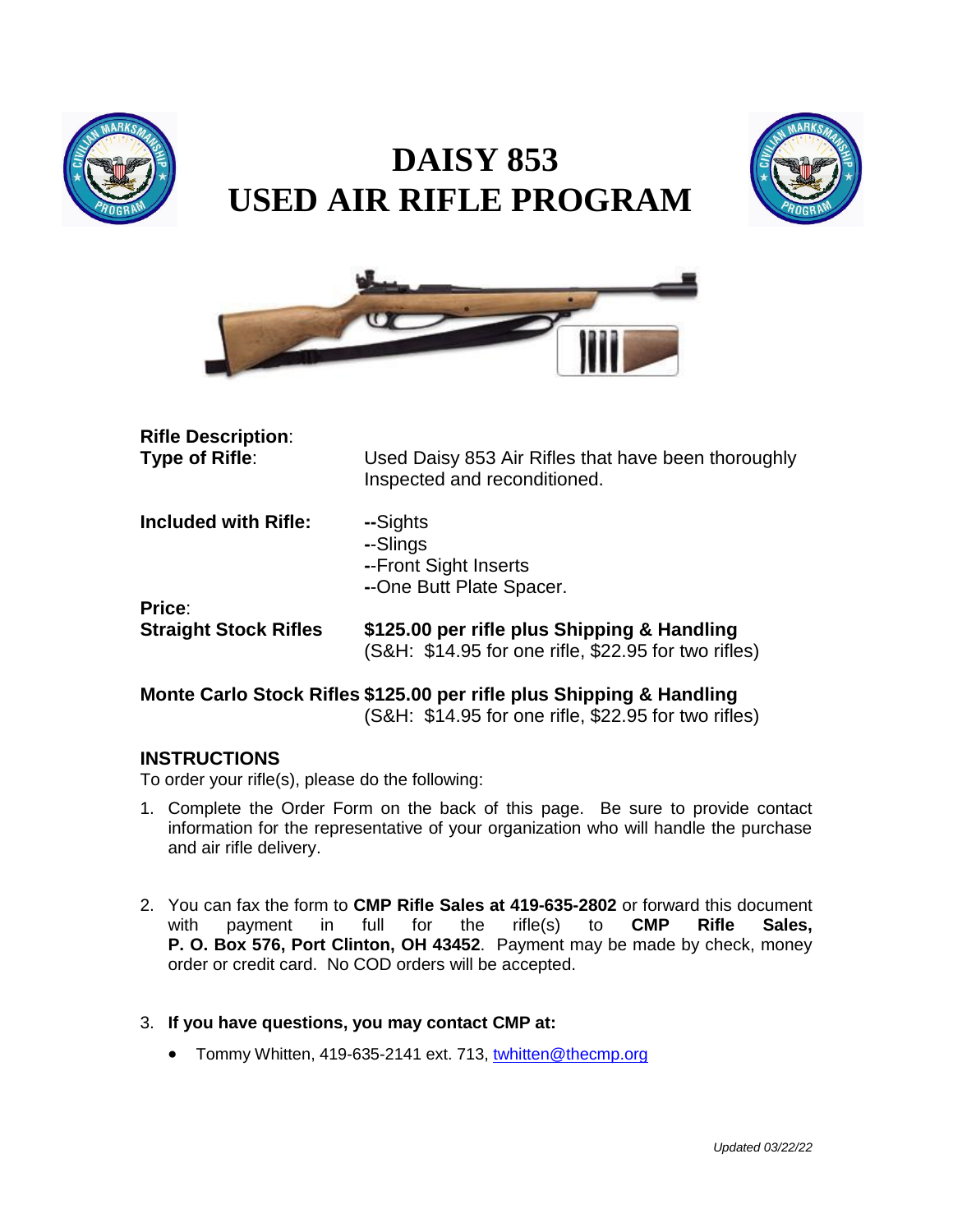

## **USED DAISY 853 AIR RIFLE**

| Person submitting order (name):                                                            |                              |                                            |                                                |  |
|--------------------------------------------------------------------------------------------|------------------------------|--------------------------------------------|------------------------------------------------|--|
| Address:                                                                                   |                              |                                            |                                                |  |
| Email:                                                                                     |                              | Phone (Day)                                |                                                |  |
| Name and Shipping Address (Rifles will be shipped to this address)<br><b>Printed Name:</b> |                              |                                            |                                                |  |
| <b>Shipping Address:</b>                                                                   |                              |                                            |                                                |  |
| Email:                                                                                     |                              | Phone:                                     |                                                |  |
|                                                                                            |                              | <b>Rifle Order and Payment Calculation</b> |                                                |  |
| <b>Regular Stock</b><br><b>Rifle</b>                                                       | Number of rifles<br>ordered: | x \$125.00 ea.                             | <b>Total Cost:</b>                             |  |
| <b>Monte Carlo Stock</b><br><b>Rifles</b>                                                  | Number of rifles<br>ordered: | x \$125.00 ea.                             | <b>Total Cost:</b>                             |  |
| OH Residents add 7% AL Residents add 4% Anniston Residents add 10%                         |                              |                                            |                                                |  |
| Add for shipping \$14.95 for 1 rifle OR \$22.95 for 2 rifles                               |                              |                                            |                                                |  |
| <b>Method of Payment</b>                                                                   |                              |                                            |                                                |  |
| Check or Money Order, No.<br>(COD orders NOT accepted)                                     |                              |                                            |                                                |  |
| Credit Card:<br>$\Box$ Visa                                                                | □ MasterCard                 | $\Box$ Discover                            | □ American Express                             |  |
| Credit Card #                                                                              |                              |                                            | <b>CW2#</b><br>(last 3 digits on back of card) |  |
| Exp. Date:                                                                                 | <b>Card Holder Signature</b> |                                            |                                                |  |